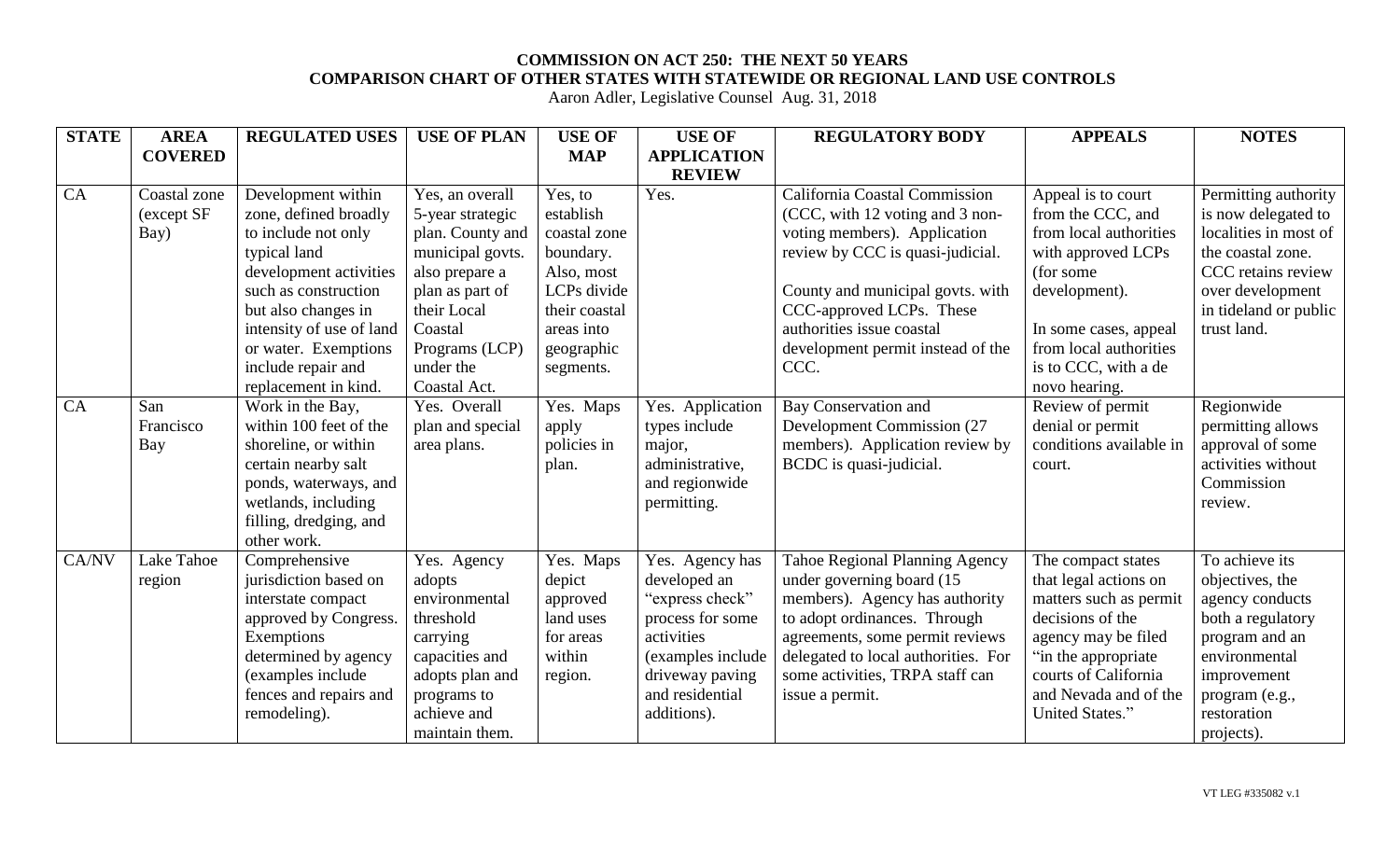## **COMMISSION ON THE ACT 250: THE NEXT 50 YEARS COMPARISON CHART OF OTHER STATES WITH STATEWIDE OR REGIONAL LAND USE CONTROLS**

Aaron Adler, Legislative Counsel Aug. 31, 2018 **page 2** page 2

| <b>STATE</b>   | <b>AREA</b>    | <b>REGULATED USES</b>    | <b>USE OF PLAN</b>  | <b>USE OF</b> | <b>USE OF</b>      | <b>REGULATORY BODY</b>                | <b>APPEALS</b>          | <b>NOTES</b>          |
|----------------|----------------|--------------------------|---------------------|---------------|--------------------|---------------------------------------|-------------------------|-----------------------|
|                | <b>COVERED</b> |                          |                     | <b>MAP</b>    | <b>APPLICATION</b> |                                       |                         |                       |
|                |                |                          |                     |               | <b>REVIEW</b>      |                                       |                         |                       |
| H <sub>I</sub> | Entire state   | Comprehensive. All       | Yes. Overall        | Yes. May be   | Yes. Uses may      | Multiple actors:                      | Appeal from case        | (1) Hawaiian          |
|                |                | land in state is         | state plan          | changed       | require review     |                                       | decisions of LUC and    | civilization          |
|                |                | classified into one of 4 | adopted by          | through       | ("use review") or  | <b>State Land Use Commission</b>      | county land use         | developed its own     |
|                |                | districts: urban, rural, | legislature. State  | boundary      | may be allowed     | (LUC; 9 members) establishes the      | authorities is to state | system of land use    |
|                |                | agricultural, and        | plans specific to   | amendment     | without further    | district boundaries and acts on       | Circuit Court.          | control and           |
|                |                | conservation. Statute    | various functions   | proceedings.  | action ("permitted | petitions for boundary changes and    |                         | management prior      |
|                |                | designates the general   | (e.g., agriculture) |               | $uses$ ").         | requests for special use permits in   |                         | to contact with       |
|                |                | types of uses            | adopted by state    |               |                    | the agricultural and rural districts. |                         | Europeans and this    |
|                |                | permitted in the         | agencies.           |               |                    | Petition and permit review before     |                         | system influences     |
|                |                | districts.               | Counties also       |               |                    | LUC is quasi-judicial.                |                         | the current           |
|                |                |                          | adopt plans that    |               |                    |                                       |                         | regulatory            |
|                |                |                          | must be             |               |                    | State Office of Planning reviews      |                         | structure.            |
|                |                |                          | consistent with     |               |                    | districts every 5 years and           |                         | $(2)$ In HI, the      |
|                |                |                          | state plan.         |               |                    | recommends adjustments to LUC.        |                         | Circuit Court is the  |
|                |                |                          |                     |               |                    |                                       |                         | equivalent of the     |
|                |                |                          |                     |               |                    | Counties administer and enforce       |                         | Superior Court in     |
|                |                |                          |                     |               |                    | land uses in all districts except     |                         | VT.                   |
|                |                |                          |                     |               |                    | conservation, in which                |                         |                       |
|                |                |                          |                     |               |                    | administration is by the State        |                         |                       |
|                |                |                          |                     |               |                    | <b>Board and Department of Land</b>   |                         |                       |
|                |                |                          |                     |               |                    | and Natural Resources.                |                         |                       |
| <b>ME</b>      | Unorganized    | Comprehensive            | Yes.                | Yes, zoning   | Yes. Multiple      | Maine Land Use Planning               | Right of review in      | (1) Statute requires  |
|                | and            | zoning-style             |                     | maps          | forms for          | Commission (9 members).               | Superior Court.         | at least 3 districts: |
|                | deorganized    | regulation, with         |                     | adopted for   | different types of | Commission has authority to           |                         | protection,           |
|                | townships      | exemptions such as       |                     | each          | activities (e.g.,  | delegate decision-making to staff,    |                         | management, and       |
|                |                | utility facilities and   |                     | township      | residential, boat  | subject to requests for               |                         | development.          |
|                |                | normal maintenance       |                     |               | launch, bridge     | Commission review of the staff        |                         | (2) Much of ME is     |
|                |                | and repair.              |                     |               | construction).     | action.                               |                         | unincorporated        |
|                |                |                          |                     |               |                    |                                       |                         |                       |